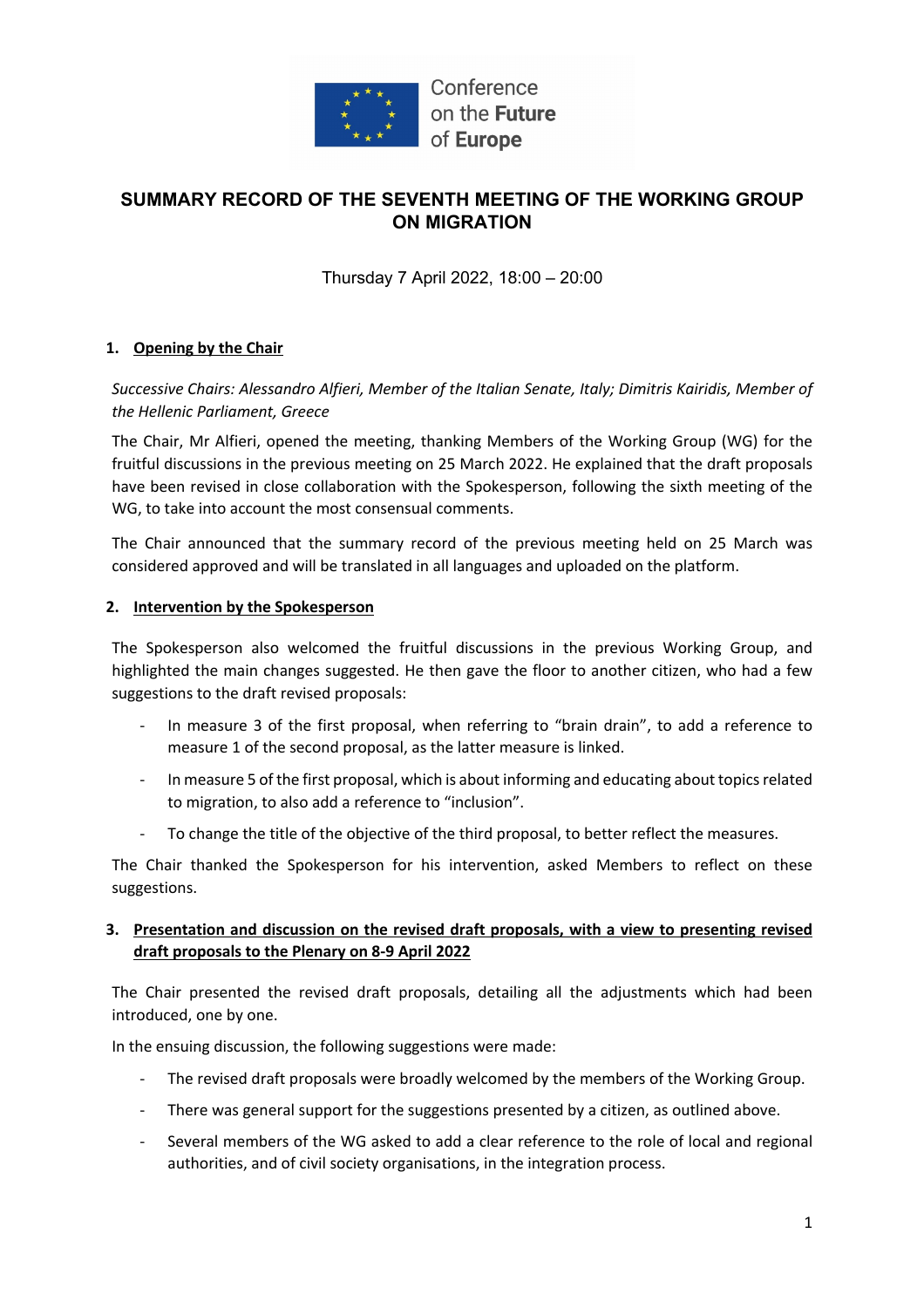

One member, supported by a few others, suggested adding a mention to the trafficking of women and children in the measures, referring to the dramatic current context.

#### Proposal 1:

- A proposal was made to delete the reference to "creating an integrated agency" in measure 2 of the first proposal and starting with "widening the powers of EURES…" on the ground that it could lead to competing bodies, as EURES already exists and a recently evaluation concluded that EURES was relevant. Instead, the possibility of "creating a European entity" was suggested in order to express that we should be building on what already exists. On this same measure, another comment was made to add the words "equal" and "treatment" ("equal access and treatment to the EU labour market").
- There was a discussion on the word "harmonising" in measure 4 of the first proposal as the EU does not have the competence to impose harmonised working conditions, with several members asking for a rephrasing, for instance with "harmonising a minimum of working conditions standards or "promoting upwards convergence". The Spokesperson stressed that the intention here was to limit internal EU migration and brain drain.
- One member also suggested to add a new measure on using the Schengen Information System and national databases to tackle the exploitation of migrants in the shadow economy.

#### Proposal 2:

- The addition of "by partnership agreements" in measure 1 of the second proposal was suggested.
- One Member asked that, in measure 2 of the second proposal, an addition be made to increase the independence on Frontex. On this same measure, another Member asked for the addition of "control", to complement the existing "protection of all external borders". In addition, it was suggested to rephrase the second part of the measure to clarify "hybrid attacks by third countries instrumentalising migrants" and "violation of human rights".

#### Proposal 3:

- In relation to measure 1 of the third proposal, it was suggested to rephrase "imposing EU legislative measures" into "developing EU-wide measures", to better reflect the process of new legislative measures.
- In measure 2 of the third proposal, one member suggested to refer to aid to third countries based on academic research.

#### Proposal 4:

- As regards measure 2 of the fourth proposal, one member asked to consider adding "other forms of solidarity" for more balance in the proposals. On this point, the Chair commented that it could form a balanced compromise.
- One member commented on measure 3 of proposal 4, considering that the minimum standards for the reception of asylum seekers mentioned in Directive 2013/33/EU already provided sufficient standards.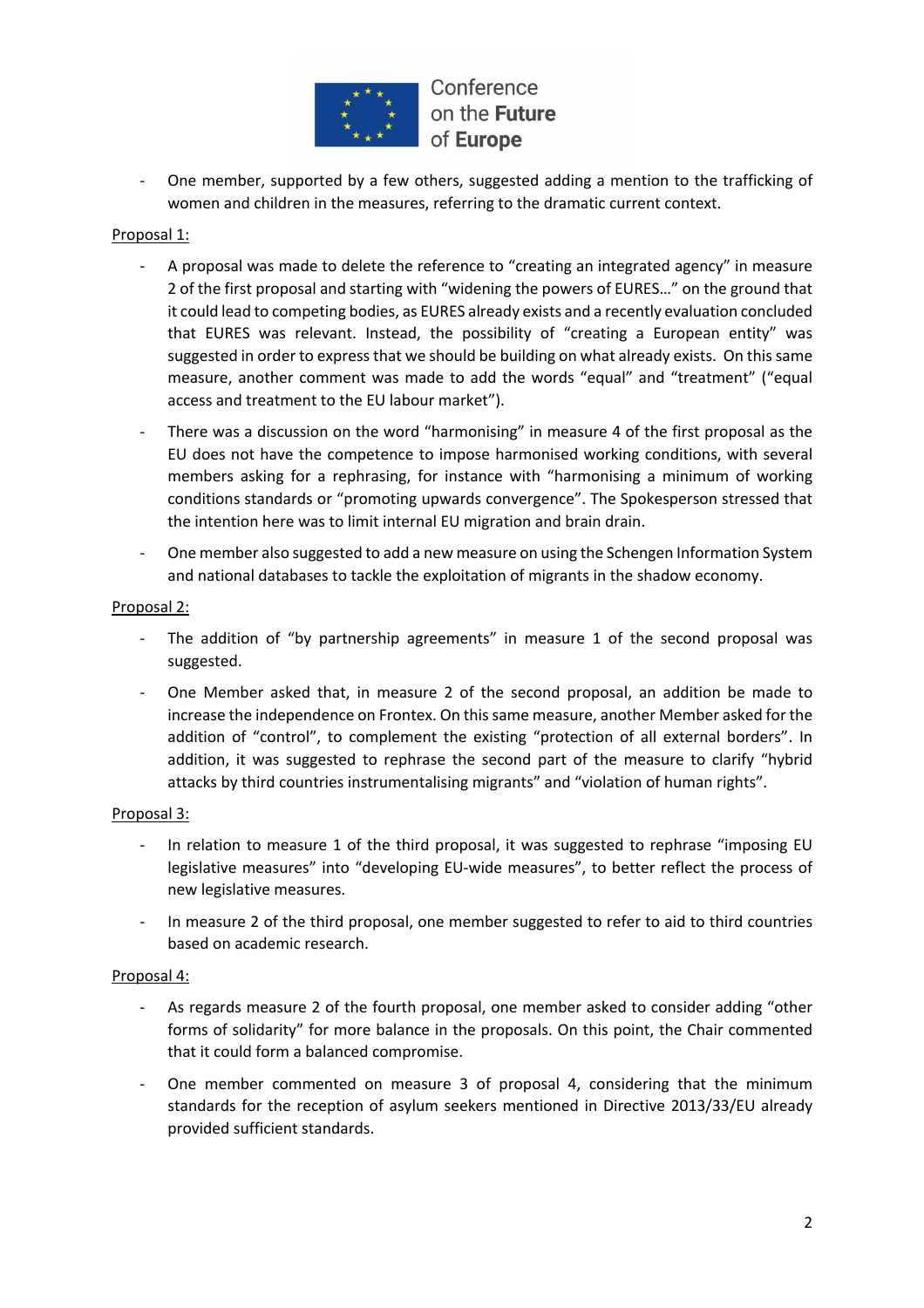

- In measure 5 of the fourth proposal, several members suggested not to refer to strengthening the mandate of the EU Agency for Asylum, explaining that the mandate had recently been reinforced.
- In proposal four, one member also suggested to add a new measure on integrating the remaining EU Member States into the Schengen area.

#### Proposal 5:

- In measure 1 of the fifth proposal, it was suggested to emphasis the role of local and regional authorities, and of civil society organisations.
- As regards measure 2 of the fifth proposal, it was suggested to add "when possible, to make the self-reliant". On this same measure, one member asked to delete "relevant qualifications" and add "based on equal treatment and decent working conditions".
- One member also asked for a new measure on the decriminalisation of humanitarian assistance provided by NGOs.

#### **4. Closing by the Chair**

The Chair thanked the Working Group Members, also on behalf of Mr Kairidis, for their commitment in the process and for their contributions.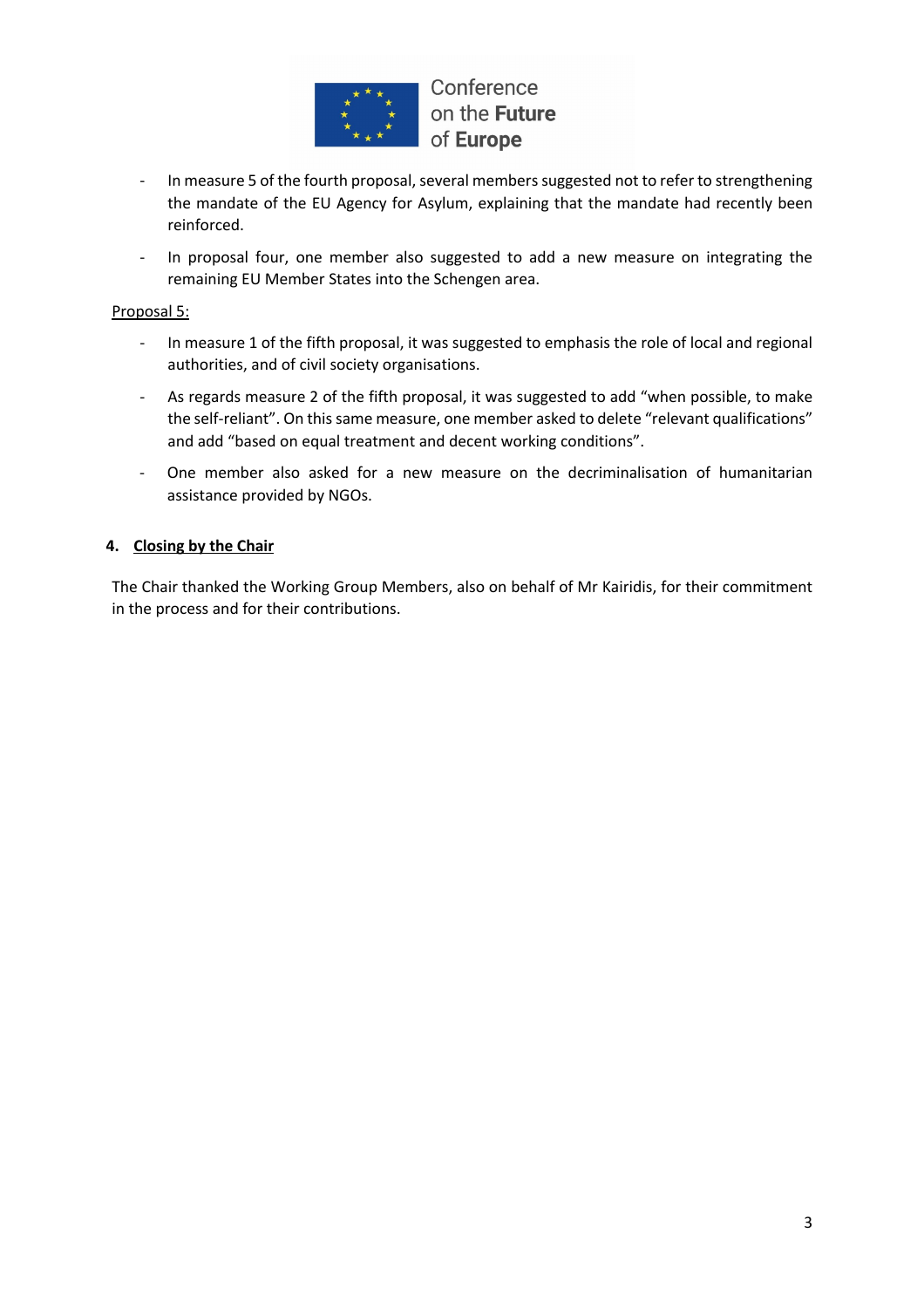

### **Annex: list of members registered for the meeting**

| <b>Title</b> | <b>First name</b> | <b>Last name</b>       | <b>Component</b>                                 |
|--------------|-------------------|------------------------|--------------------------------------------------|
| Mr           | Andy              | <b>ELLUL</b>           | Council                                          |
| Mr           | Arnoldas          | ABRAMAVIČIUS           | Council                                          |
| Mr           | Alessandro        | <b>ALFIERI</b>         | <b>National Parliaments</b>                      |
| Ms           | Abir              | <b>AL-SAHLANI</b>      | <b>European Parliament</b>                       |
| Mr           | Konstantinos      | ANDREADAKIS            | European citizens panels                         |
| Mr           | Marc              | ANGEL                  | <b>European Parliament</b>                       |
| Mr           | Malik             | <b>AZMANI</b>          | European Parliament                              |
| Mr           | Pernando          | <b>BARRENA ARZA</b>    | European Parliament                              |
| Mr           | Gunnar            | <b>BECK</b>            | European Parliament                              |
| Mr           | Magnus            | <b>BERNTSSON</b>       | Local/Regional representative                    |
| Ms           | Marjolijn         | <b>BULK</b>            | <b>European Economic and Social</b><br>Committee |
| Mr           | Jaroslav          | <b>BŽOCH</b>           | <b>National Parliaments</b>                      |
| Mr           | Luís              | <b>CAPOULAS SANTOS</b> | <b>National Parliaments</b>                      |
| Ms           | Liina             | <b>CARR</b>            | <b>Social Partners</b>                           |
| Ms           | <b>Iness</b>      | <b>CHAKIR</b>          | National citizens panels/events                  |
| Ms           | Laura Maria       | <b>CINQUINI</b>        | European citizens panels                         |
| Mr           | Angel             | DZHAMBAZKI             | <b>European Parliament</b>                       |
| Ms           | Karoline          | <b>EDTSTADLER</b>      | Council                                          |
| Ms           | Julia             | <b>EICHBERGER</b>      | European citizens panels                         |
| Mr           | Joseph            | <b>ELLIS</b>           | <b>National Parliaments</b>                      |
| Mr           | <b>Harris</b>     | <b>GEORGIADES</b>      | <b>National Parliaments</b>                      |
| Ms           | Maya              | <b>DOBREVA</b>         | Council                                          |
| Ms           | Sigge             | <b>ERIKSSON</b>        | National citizens panels/events                  |
| Ms           | Sunčana           | <b>GLAVAK</b>          | European Parliament                              |
| Mr           | Ľudovít           | <b>GOGA</b>            | <b>National Parliaments</b>                      |
| Ms           | Hafida            | <b>GUELLATI</b>        | European citizens panels                         |
| Ms           | Gabriela          | <b>HEGENBERG</b>       | European citizens panels                         |
| Ms           | Ylva              | <b>JOHANSSON</b>       | <b>European Commission</b>                       |
| Mr           | Dimitris          | <b>KAIRIDIS</b>        | <b>National Parliaments</b>                      |
| Mr           | Jeroen            | <b>LENAERS</b>         | European Parliament                              |
| Mr           | Cees              | LOGGEN                 | Local/Regional representative                    |
| Ms           | Oudekki           | LOONE                  | <b>National Parliaments</b>                      |
| Mr           | Arminas           | LYDEKA                 | <b>National Parliaments</b>                      |
| Ms           | Aurora            | MEJÍA ERRASQUÍN        | Council                                          |
| Ms           | Augusta           | <b>MONTARULI</b>       | <b>National Parliaments</b>                      |
| Ms           | Nathalie          | <b>OBERWEIS</b>        | <b>National Parliaments</b>                      |
| Mr           | Tamás             | SZILÁGYI               | Council                                          |
| Mr           | Philippe          | <b>OLIVIER</b>         | European Parliament                              |